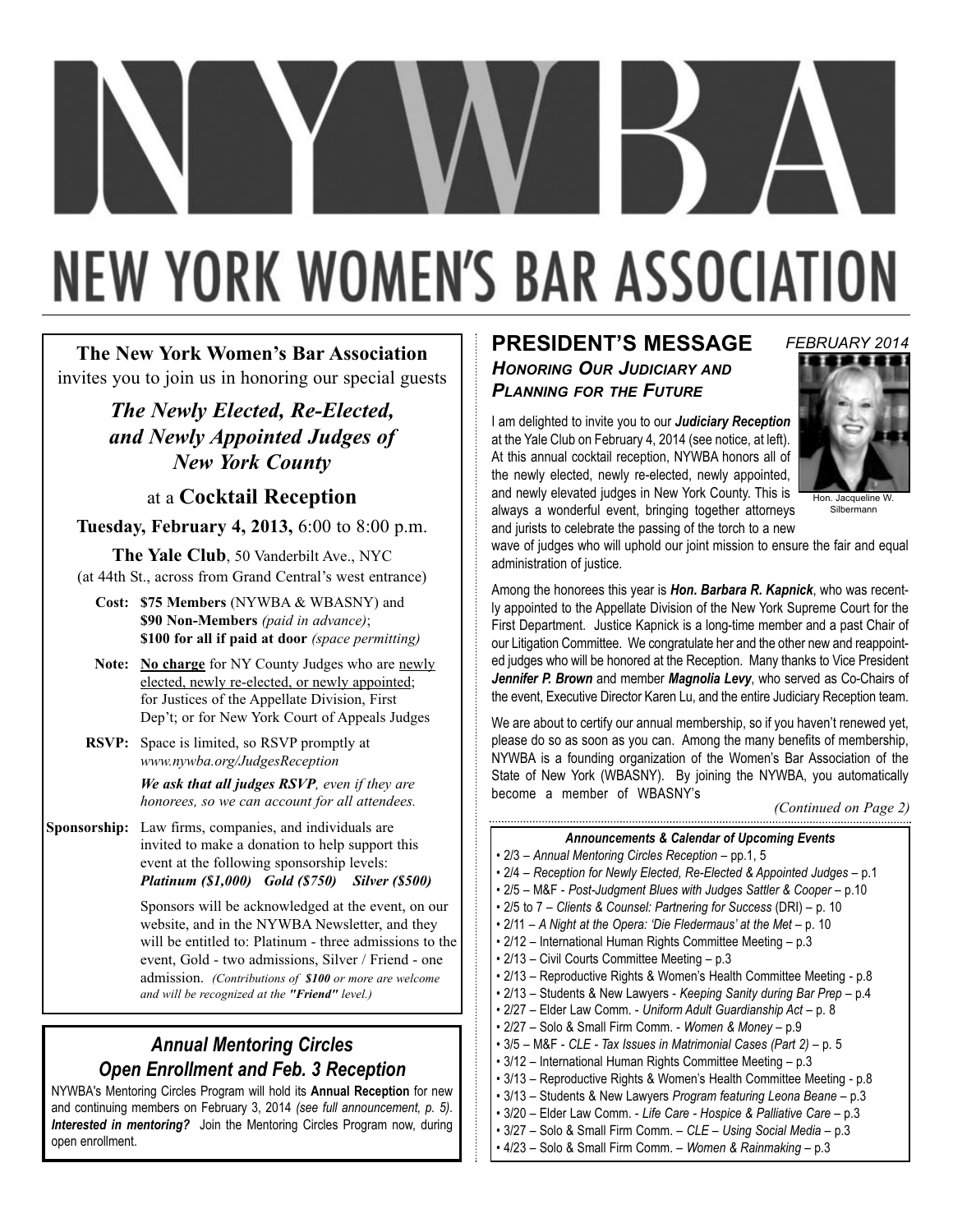# *President's Message (Continued from Page 1)* **NYWBA NOMINATIONS COMMITTEE REPORT**

At its December 4, 2013 meeting, the *NYWBA Committee on Nominations* nominated the following candidates to serve for the positions and terms stated below.

#### **OFFICERS (2014-2015)**

President: Yacine Barry-Wun

Treasurer: Deborah G. Rosenthal Recording Secretary: Virginia A. LoPreto Corresponding Secretary: Myra L. Freed

Vice Presidents: Jennifer P. Brown Julie Hyman Amy B. Goldsmith

#### **BOARD OF DIRECTORS**

#### **Directors – Class of 2014-2017**

Michael W. Appelbaum Susan M. Moss Elizabeth A. Bryson Francesca A. Sabbatino Hon. Laura E. Drager Hon. Jacqueline W. Silbermann

Hon. Sherry Klein Heitler

**Director – Class of 2013-2016** *(to fill an unexpired term)*

Morgan M. Fraser

#### **Directors – Continuing in Office**

Leona Beane **Hon. Kelly O'Neill Levy** Dawn M. Cardi Kay Marmorek Jo Ann Douglas Monique McClure Felice B. Ekelman Kathryn E. Salensky Catherine M. Foti **Amy Saltzman** Hon. Judith J. Gische Victoria A. Turchetti Patricia Ann Grant

#### **COMMITTEE ON NOMINATIONS**

#### **Class of 2014-2016**

Hon. Kelly O'Neill Levy Andrea Vacca

Patricia Ann Grant Hon. Lisa A. Sokoloff

**Class of 2013-2015** *(to fill an unexpired term)*

Hon. Jacqueline W. Silbermann

#### **NYWBA MEMBERS OF WBASNY BOARD (2014-2015)**

| Jennifer P. Brown           | Patricia Ann Grant            |
|-----------------------------|-------------------------------|
| Elizabeth A. Bryson         | Julie Hyman                   |
| Dawn M. Cardi               | Marjorie Martin               |
| Jo Ann Douglas              | Hon. Jacqueline W. Silbermann |
| Hon. Betty Weinberg Ellerin | Hon. Lisa A. Sokoloff         |

The elections will be held at the Association's Annual Membership Meeting on April 24, 2014. *(See meeting notice, page 3.)*

statewide network of attorneys and judges. You can review and comment on proposed legislation and policy initiatives of concern to women and children at the city, state, federal, and international level. There are many opportunities for members to participate in quarterly WBASNY meetings, and to get to know and work with members of other Women's Bar Chapters across New York State.

Among the events being planned for later this year is the annual WBASNY Convention, which will take place June 5-8 at the exquisite Seaview Stockton Hotel and Golf Club in Galloway, New Jersey, along the shores of Reed's Bay. I look forward to seeing NYWBA members at the Convention, where we can enjoy a full-service Elizabeth Arden Red Door Spa, a state of the art 24-hour fitness center, two swimming pools, championship golf courses, and a satellite art gallery from the renowned Noyes Museum of Art. Add cutting-edge CLE programs, prestigious awards, and the chance to get to know practitioners from other parts of the state, and it's the perfect weekend to network and enjoy ourselves.

Speaking of WBASNY, NYWBA hosted a Reception Dinner at Pangea to welcome the WBASNY Officers, Board members, Delegates, Committee Chairs, and Chapter representatives to Manhattan on January 24, the night before the January WBASNY Board and Committee meetings. The food was great, and the company was even better. Kudos to Past President J*o Ann Douglas* and WBASNY Officer and NYWBA Board member *Amy Saltzman* for handling the arrangements. We hope to hold similar events before future WBASNY quarterly meetings.

I also encourage you to join us on February 3 for a unique opportunity to connect with peers and foster your personal and professional development at our Mentoring Circles Reception at Covington & Burling, LLP. The event will feature author Sharon Melnick, Ph.D., who will provide insights into ways we can stay confident and achieve success in times of stress and despite challenges. The Mentoring Circles Program is an innovation that we developed, and it is one of our singular achievements. I hope you will take advantage of this program.

We are also excited about other programs being planned for the balance of my term and into the new fiscal year. These include fun events like the opera on February 11, many CLE programs, and innumerable committee meetings. (See list of coming events on page 1, in "Committee News" on page 3, and in postings on the calendar of our website at *www.nywba.org*.)

For each of our programs, there has to be a concept; selection of speakers and/or venues; preparation of materials; drafting of notices for the website and the Newsletter; ordering of refreshments; and finally the execution of the actual event. They wouldn't happen without our fabulous Committee Chairs, Board members, Executive Director, and website team, and I am grateful for their vision and their hard work.

As noted in the announcement at left, the NYWBA Nominations Committee has completed its deliberations and announced the nominees for NYWBA Officer, Director and Delegate positions for the coming year. I am delighted that our nominee to be the next President is Yacine Barry-Wun. Yacine, who currently serves as Special Counsel for Housing Court Initiatives for the New York State Courts Access to Justice Program, has had a distinguished track record as a Board member, Officer, and as my Liaison to the Committee Chairs, and I am so pleased that the Association will be in such capable hands next year. The elections will be held at our Annual Meeting on April 24, which will be followed by an Ethics CLE program at Frankfurt Kurnit Klein & Selz, PC. I am confident all of the nominees for next year's Officer, Director and Delegate positions will serve with distinction.

As we prepare for a busy spring, I look forward to seeing all of you at our exciting programs and events!

Jackie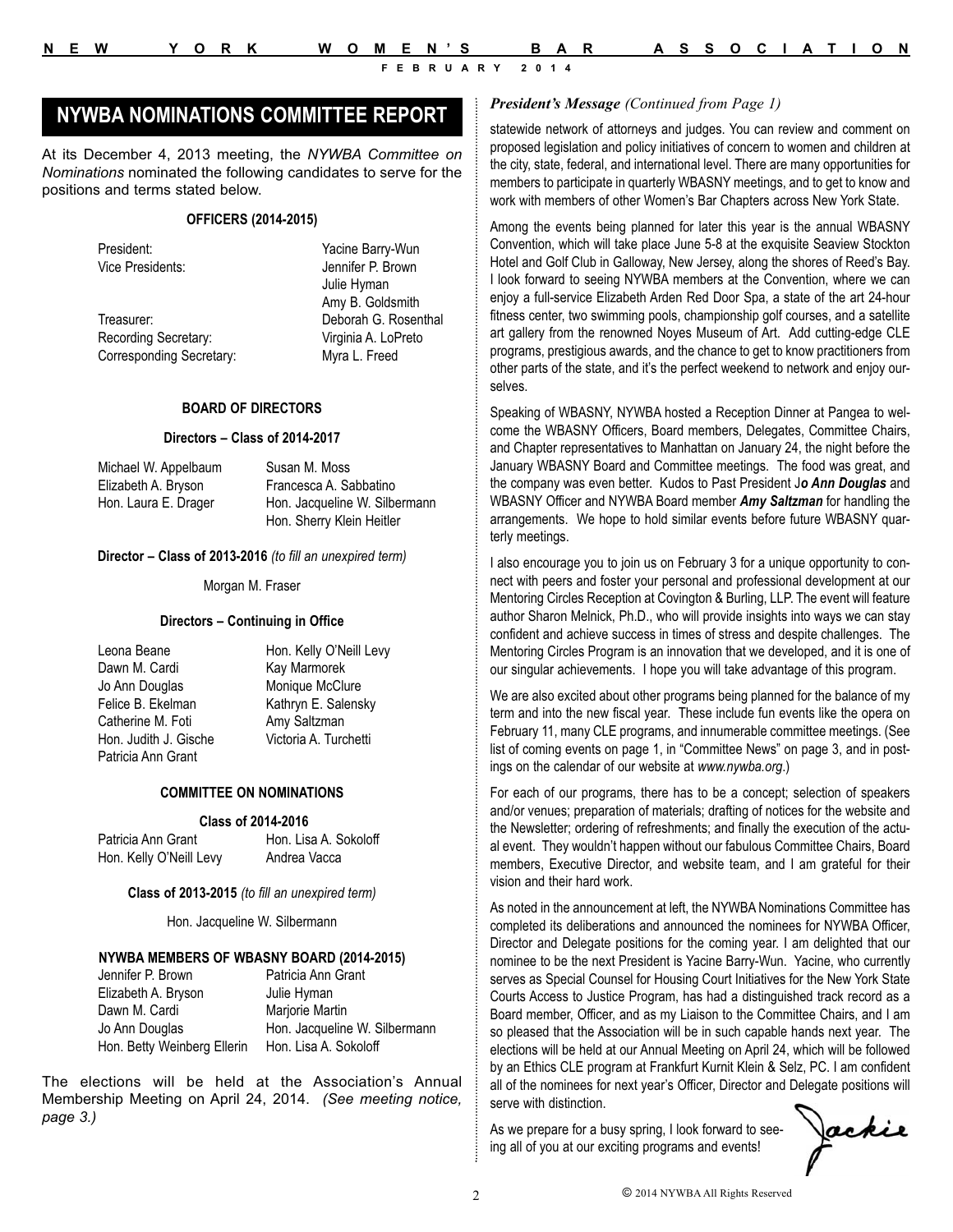# **COMMITTEE NEWS**

• **Civil Courts Committee Meeting – Feb. 13**, 1:00 p.m. – Planning meeting for future programs and events. For details & to RSVP, email *CivilCourtChairs@nywba.org*.

• **Elder Law & Disabilities Committee** – *"Uniform Adult Guardianship Act – What You Need to Know"* – **CLE** on Feb. 27, 6:15 p.m. (see notice, p.8). Future programs include: *"Life Care – Wishes, Wants & Needs – Hospice and Palliative Care"* – **Mar. 20**; *"Retirement Planning (Social Security, Long-Term Care, Medicare"* – **April** (date pending); *"Article 81 Guardianship Proceedings"* – **May 1**.

• **International Human Rights Committee Meetings** – **Feb. 12** & **Mar. 12**. (email *IntlChairs@nywba.org* for details and to RSVP). Planning is underway for a spring program on immigration and a summer CLE.

• **Litigation Committee** is planning a **Legal Writing CLE** for **April 1**. Email *LitigationChairs@nywba.org* for details or to get involved.

• **Matrimonial & Family Law Committee** meets the first Wednesday of most months. **Feb. 5** Program – *"Post-Judgment Blues"* (see notice, p.10); **Mar. 5 CLE** Program – *"Tax Issues in Matrimonial Law Cases (Part II)*" (see notice, p.5).

• **Mentoring Committee** – *Annual Mentoring Circles Reception* – **Feb. 3** (see article and announcement, p.1, 5).

• **Programs & Events Committee** – *"A Night at the Opera: 'Die Fledermaus' at the Met"* – **Feb 11** (see notice, p.10).

• **Reproductive Rights & Women's Health Committee** meets the second Thursday of each month. Next meetings are **Feb. 13** and **March 13**, 6:30 to 8:00 p.m. at Rottenstreich & Ettinger, 150 E. 58th St., 21st Fl. For details and to RSVP, email *ReproductiveRights@nywba.org*.

• **Solo and Small Firm Practice Committee Programs** – *"Women and Money"* – **Feb. 27**, 8:30 a.m. (see notice, p.9); **CLE Program:** *"How to Effectively and Ethically Use Social Media to Grow Your Practice"* – **March 27**, 6 p.m.; *"Women and Rainmaking"* – **April 23**, 8:30 a.m. (see website calendar). RSVP for programs at *SSFChairs@nywba.org*.

• **Students and New Lawyers Committee** meets on the second Thursday of most months – Program on **Feb. 13** – *"How to Get Organized Early, Prepare for the Bar Exam, and Keep Your Sanity"* (see notice, p.4); *Program featuring Elder Law & Guardianship Attorney Leona Beane* – **March 13** (see website calendar).

#### **OTHER EVENTS**

• *Judiciary Reception* – **Feb. 4** (see notice, p.1)

• Fordham Law Women's Networking Conference – *"Second Generation Gender Bias"* – **Feb. 6** (see website calendar).

• *NYWBA Annual Meeting & Elections*, and *Annual Ethics CLE Program* – April 24 (see website calendar).

• *NYCLA Foundation honors Hon. Betty Weinberg Ellerin* – **April 24** (see website calendar).

• *NYWBA Annual Dinner* – **May 8** (see website calendar).

• *WBASNY Annual Convention*, Installation Dinner & Awards Dinner – **June 6 to 8** (see website calendar).

• **Women in the Law Committee of DRI** – *"Clients and Counsel: Partnering for Success"* – **Feb. 5 to 7** (see notice, p.10)

Check the NYWBA Calendar at our website (www.nywba.org) for the latest info on meetings, programs & events.

# **NOTICE TO MEMBERS – ANNUAL MEETING & ELECTIONS**

The **NYWBA Annual Membership Meeting** will be held on **April 24, 2014**, when the President & Treasurer will present reports on the State of the Association and its finances, and the Association will hold elections for Officer, Director, and Delegate positions. *(See p.2 for the NYWBA Nominations Committee Report, which includes a list of all open positions, terms of office and nominees, as well as a list of Directors continuing in office.)*

Article XIV, Section 1 of the By-Laws provides that only members who are in good standing and whose membership dues were received by *January 31, 2014* may vote at the Annual Meeting.

Article XVII, Section 10 of the By-Laws provides that any fifty members eligible to vote at the Annual Meeting may, by a writing delivered to the Corresponding Secretary not less than *forty days* prior to the Annual Meeting, propose candidates for officer or director positions to be voted on at the Annual Meeting. Such petition must be *received* no later than *March 15, 2014* and must be addressed to Corresponding Secretary Virginia A. LoPreto, New York Women's Bar Association, The Chrysler Building, 132 East 43rd Street, # 716, NYC 10017-4019.

The Annual Meeting and Elections will be held at **Frankfurt Kurnit Klein & Selz, PC**, 488 Madison Avenue, 10th Floor, NYC (btw 51st/52nd Sts). Immediately after the elections, NYWBA will present an Ethics CLE Program *(details to be announced soon).*

# **WELCOME NEW MEMBERS**

Arielle J. Albert Alexa Bonaros Georgina J. Brown Alexandra Campbell Diana M. A. Carnemolla Melissa Cook

Cara S. Kelly Jina Moon Elizabeth A. Stevens John Teufel Deborah F. Truhowsky

*as of 01/17/2014*

# **SUSTAINING MEMBERS**

With their generous contributions, our sustaining members make it possible for us to accomplish so much more. We honor and thank them for their support.

Marjorie E. Berman

*as of 01/17/2014*

#### *NYWBA Newsletters Are Available Online*

The current issue of the NYWBA Newsletter, along with past editions (back to 2004), is available online at *www.nywba.org/members*. As part of our "green" initiative, half of our Newsletters now appear only in an electronic format. The "eNews" editions have the same layout and all of the great articles, photos and announcements as the print editions. You can easily read the eNewsletter on your computer or print it out.

**Note:** *You must have the current user name and password to access the "Members Only" areas of the NYWBA website where the electronic editions of the Newsletter can be found. If you are not yet a member for 2013-2014, please join or renew using our secure online membership form at www.nywba.org/membership. Contact Executive Director Karen Lu (*ED@nywba.org*) to inquire about your membership status.*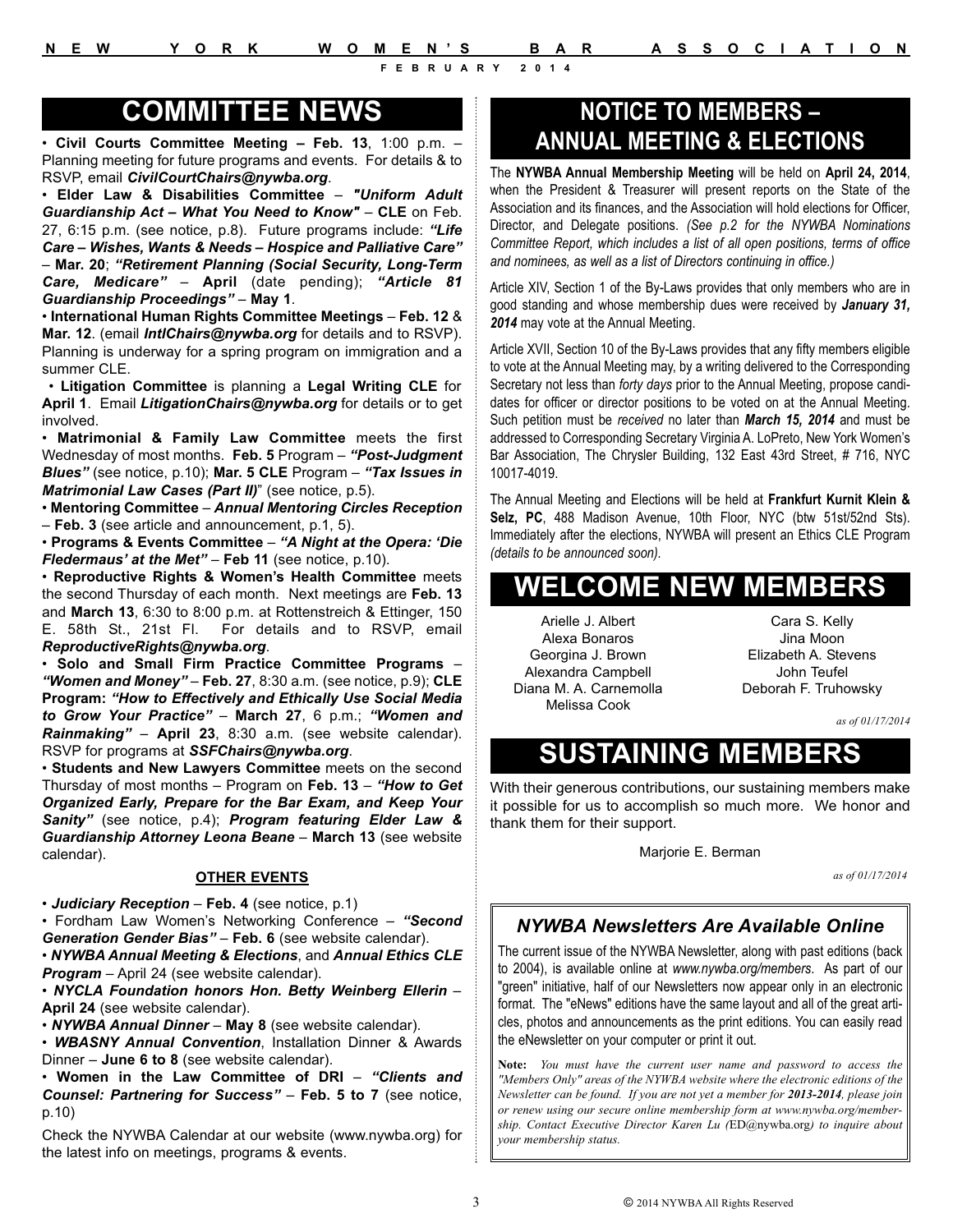# **New York Women's Bar Association Foundation Hosts Breakfast Featuring Honorable Nancy Gertner** *By Annie M. Ugurlayan*

The New York Women's Bar Association Foundation welcomed *Hon. Nancy Gertner* to its speaker breakfast program on May 20, 2013 at the Cornell Club in New York. Judge Gertner is the author of the highly acclaimed book, *In Defense of Women: Memoirs of an Unrepentant Advocate*. *Karen Mitchell*, Foundation President, welcomed attendees, spoke about the Foundation's recent initiatives, and introduced Judge Gertner.

Judge Gertner served on the U.S. District Court of Massachusetts from 1994 until her retirement in 2011. She is a Professor of Practice at Harvard Law School and the winner of the 2008 Thurgood Marshall Award of the American Bar Association. Judge Gertner recently delivered the New York City Bar Association's Annual Justice Ruth Bader Ginsburg Distinguished Lecture on Women and the Law.

Judge Gertner's talk centered on the three themes in her book: her life before becoming a judge; her life as a judge; and the status of women in the profession today. Judge Gertner came from a middle class background, the first in her family to go to college. She discussed her first major case, defending Susan Sacks, a lesbian civil rights leader charged with the murder of a police officer. Despite her inexperience, she plowed ahead and discovered the gross inequities facing women lawyers. For example, the Boston Globe's reporting included descriptions of circumstances where the judge sustained objections against her by describing Gertner as having been "chastised," while commenting on the "forceful" arguments of her opposing counsel, F. Lee Bailey. The trial ended in a hung jury and catapulted Gertner into stardom, allowing her to pick and choose her cases.

Despite her accomplishments, sexist attitudes lingered throughout her career. She recounted how a reporter compared her to Lorena Bobbitt when she was appointed to the Federal Bench by the late Senator Edward Kennedy. Judge Gertner explained that she was very emotional at the swearing in ceremony, having lost her father just three days before the ceremony and her mother when she was 30. She told the story of the argument she had with her mother when she told her she would be clerking for a judge, her mother insisting that she take the test to be a toll taker. Judge Gertner explained that she brought her life experiences to her work as a judge, struggling between what the law is and what it should be. She expressed her frustration in having to give mandatory minimum sentences that were required under the law but fundamentally unfair, as well as the extraordinary pressure to close cases. Her next book will discuss our flawed justice system.

As to the state of women in the profession today, Judge Gertner lamented that the large number of women attending law school is not reflected in the upper echelons of the profession, with only 15-20 percent of women serving as partners in law firms, and most of those are non-equity partners, a percentage that has not increased in many years. Women are also leaving the profession, reacting to and anticipating discrimination issues. She stressed that this is totally unacceptable, and that there needs to be institutional support for families. Judge Gertner mentioned the recent Anne-Marie Slaughter/Sheryl Sandberg debate on

working mothers and said that both make valid points. While discrimination against women in the profession is not as stark or blatant now as it was 40 years ago, it is important to keep statistics to identify patterns and document attrition rates of women leaving the profession.

A lively Q&A followed, with the most pointed questions on topics such as juvenile justice and criminal justice reform, some of which were asked by the students from Washington Irving High School's Law and Public Service Program. Judge Gertner also graciously signed copies of her book for attendees.

The Foundation thanks the following firms for generously sponsoring the breakfast: Baker Hostetler LLP; Berke-Weiss & Pechmann LLP; Boies, Schiller & Flexner LLP; Condon & Forsyth LLP; Epstein Becker & Green, P.C.; Katten Muchin Rosenman LLP; and Orrick, Herrington & Sutcliffe LLP.

*Anahid (Annie) M. Ugurlayan is a member of the NYWBA Foundation Board of Directors. She is a Senior Staff Attorney at the National Advertising Division.* 

*The New York Women's Bar Association Foundation, Inc. is a 501(c)(3) not-forprofit charity that funds charitable, philanthropic and educational programs to aid women and children. Its mission is to eliminate gender bias and other forms of discrimination from the legal system and legal profession; to promote the social and economic equality, safety and well being of women and children; and to address the unmet legal needs of women and children. For more info, visit the Foundation website at www.nywbaf.org.* 

#### **Students & New Lawyers Committee Speaker Series**

*presents*

# *"How to Get Organized Early, Prepare for the Bar Exam, and Keep Your Sanity"*

*featuring special guest*

#### **Mary Campbell Gallagher, J.D., Ph.D.**

*Founder and President of BarWrite® and BarWrite Press*

**When: Thursday, Feb. 13, 2014**, 6:00 p.m. *(Due to building security, no admission after 6:30 p.m.)*

- **Where: Blank Rome LLP**, Chrysler Bldg. (42nd St./Lexington Ave.) NYC
- **Cost: FREE** for members\*
- **RSVP:** Email *SNLChairs@nywba.org* with your name and contact info.

*Space is limited, so register by Feb. 12.*

\* If you are not a current NYWBA member, join or renew using our secure online membership form at *www.nywba.org/Membership*.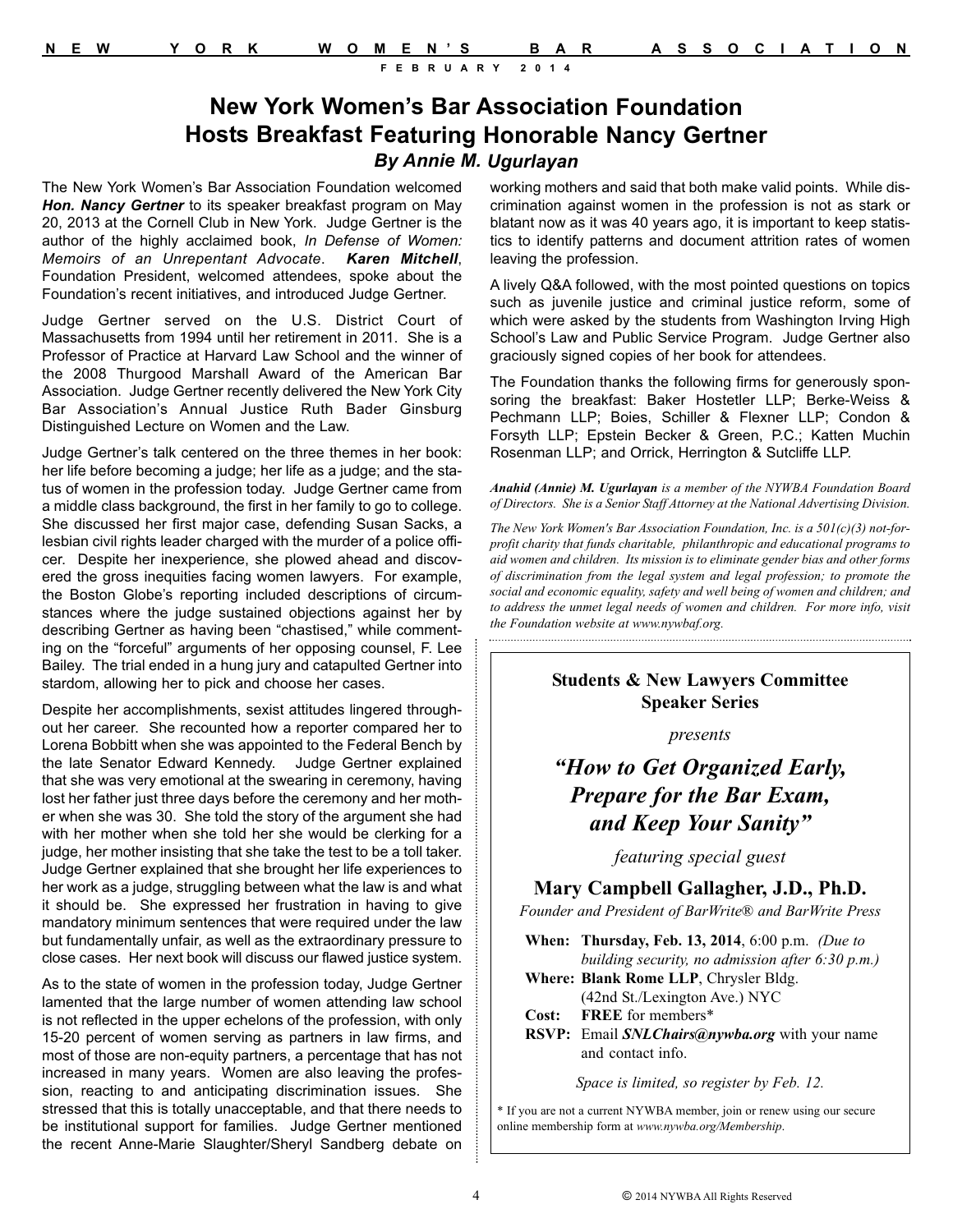**CLE Program presented by NYWBA Matrimonial and Family Law Committee**

# *"Basic Tax Issues for the*

# *Matrimonial Lawyer - Part 2"*

featuring speakers

### **Joan Lipton**

*Partner, Forensic Litigation and Valuation Services, ParenteBeard, LLC*

# **Stacy Statkus**

*Senior Manager, Forensic Litigation and Valuation Services, ParenteBeard, LLC*

### **Hon. Jacqueline W. Silbermann**

*Counsel, Blank Rome LLP (Former Justice of the New York Supreme Court and Administrative Judge for Matrimonial Matters for New York State)* 

#### **Heidi Tallentire, Esq.**

*Associate, Blank Rome, LLP* 

Continuation of our must-have primer for matrimonial lawyers! At this second CLE, distinguished panelists will provide additional insights on tax law, income issues, analysis of cash flow, and enhanced earnings calculations. Panelists will provide invaluable tips on how to analyze these issues and utilize them in representing clients and handling applications for child and spousal support.

| Date:<br>Time: | Wednesday, March 5, 2014<br>6:00 p.m. (no one will be admitted after 6:30 p.m.)                                                                                                                     |  |
|----------------|-----------------------------------------------------------------------------------------------------------------------------------------------------------------------------------------------------|--|
| Place:         | Blank Rome, LLP, The Chrysler Building                                                                                                                                                              |  |
|                | 405 Lexington Ave., NYC (at 42nd St.)                                                                                                                                                               |  |
| CLE:           | 2.0 CLE Credits* (1.5 Skills; 0.5 Prof. Practice)                                                                                                                                                   |  |
| Cost:          | Free - NYWBA/WBASNY Chapter Members**                                                                                                                                                               |  |
|                | \$50 - Non-members***                                                                                                                                                                               |  |
| <b>RSVP</b>    | Email MFrsvp@nywba.org with your name, contact<br>info and membership status. (Note: Committee<br>programs often sell out; be sure to register early;<br>priority will be given to member** RSVPs.) |  |

\**CLE:* New York Women's Bar Association is a founding chapter of the Women's Bar Assn of the State of New York, an accredited CLE provider. Approval of CLE credit is pending in accordance with the requirements of the NYS CLE Board for the above-listed credit hours for established attorneys and as transitional credit hours for newly admitted attorneys.

\*\**Membership*: Members attend NYWBA CLE programs for free and receive registration priority. If you are not a current member, join or renew using our secure online membership form at *www.nywba.org/Membership*.

\*\*\**Financial Hardship Scholarships*: Full and partial scholarships based on financial need are available. For info on the guidelines and to apply, contact CLE Chair Amy. B. Goldsmith at *CLE@nywba.org* or 212-216-1135. All requests are confidential.

# *Annual Mentoring Circles Reception*

#### **February 3, 2014, 6:00 p.m.**

#### **Covington & Burling LLP**

New York Times Building, 620 Eighth Ave., NYC (between 40th / 41st Sts.)

### **RSVP at** *www.nywba.org/MentoringCircles*

NYWBA's award-winning Mentoring Circles Program allows members at all stages of their careers to join with their peers to foster their personal and professional development. By matching members from different practice areas and life experiences into "circles" that meet throughout the year, participating members benefit from direct mentoring, as they share ideas for meeting challenges in their careers and personal lives in a supportive and encouraging environment.

This year's reception will feature an insightful discussion led by an author who has researched and developed tools and techniques for staying resilient and productive even under chaotic and ever-changing circumstances:

#### *Sharon Melnick, Ph.D.*

Author of the Highly-Acclaimed Book *Success Under Stress: Powerful Tools for Staying Calm, Confident and Productive When the Pressure's On*

The Mentoring Circles Reception is open at *NO CHARGE* to all *current* members\* who have expressed an interest. Register for the Reception at *ww.nywba.org/MentoringCircles*.

New Mentoring Circles are being formed now (see article, above), so new applicants should submit their information ASAP.\*\*

\* Whether you are a long-standing member or are new to the program, *you must be a current member of the Association to participate in the Mentoring Circles Program.* If you are not a current member, join or renew using our secure online membership form at *www.nywba.org/Membership*.

\*\*If you are not yet part of a circle but would like to be, email *MentoringCircles@nywba.org*, with your name, mailing address and contact info; bar admission year (or anticipated year); and area(s) of practice.



### **HAVE YOU RENEWED YOUR MEMBERSHIP FOR 2013-2014?**

Go to *www.nywba.org* and click on "Membership" to access our secure online membership form or contact our Executive Director: *ED@nywba.org* or 212-490-8202.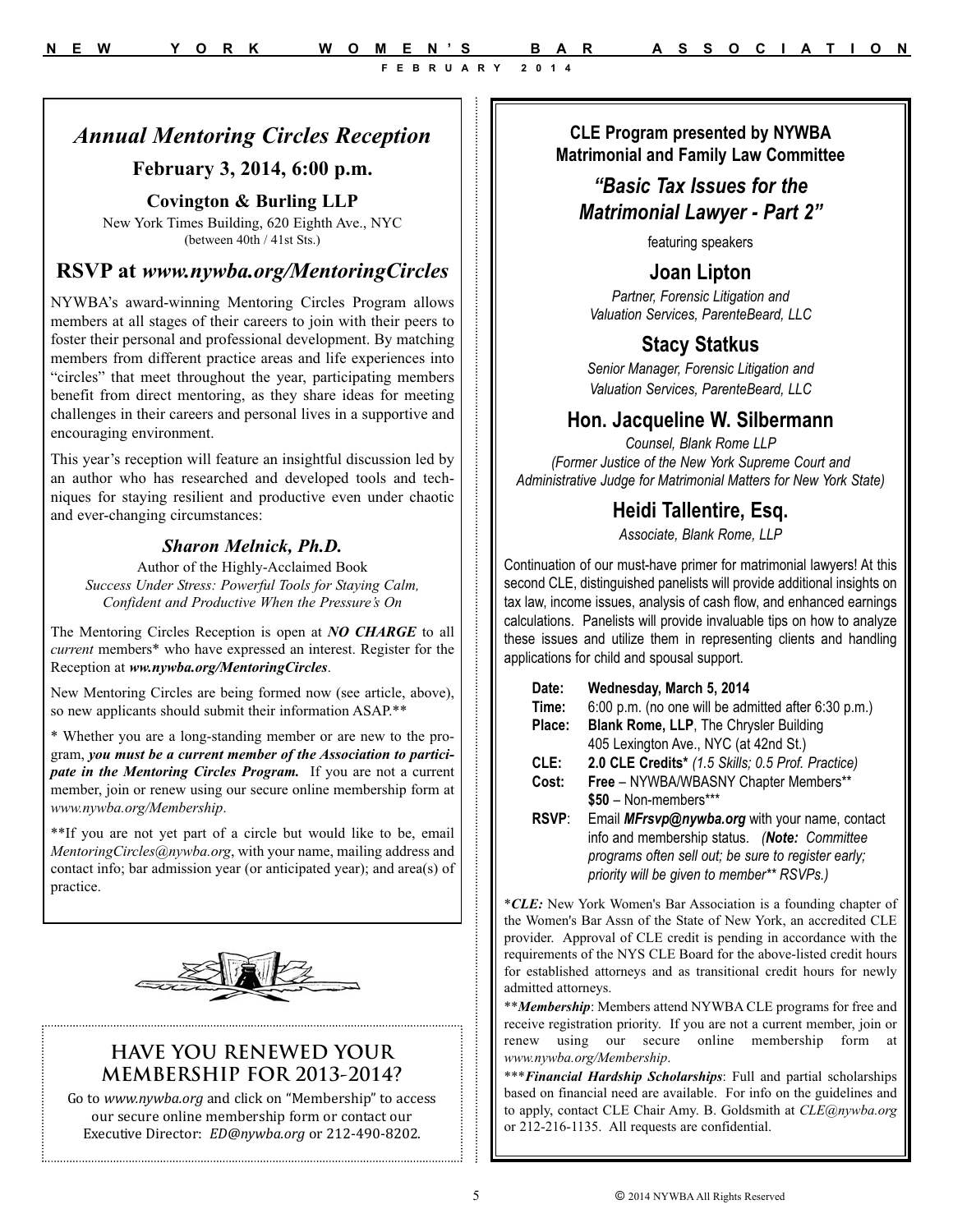# **NYWBA Matrimonial & Family Law Committee**  *"Panel Discussion with Matrimonial Court Attorneys" By Shane J. Rosen-Gould*

On December 4, 2013, members of the NYWBA Matrimonial & Family Law Committee met with court attorneys from the matrimonial parts in New York County, who provided valuable guidance concerning the rules, procedures and expectations in their judge's parts. Committee Co-Chair *Virginia A. LoPreto, Esq.* moderated the panel discussion, which was held at Blank Rome, LLP.

*Joan G. Levenson, Esq.* and *Andrew T. Coyle, Esq.* of Hon. Deborah A. Kaplan's part began the discussion by emphasizing the importance of being prepared at the Preliminary Conference (PC) and exchanging all of the required documentation ten days prior to the PC. They further highlighted the necessity of completing discovery and filing the note of issue within six months of the PC.

*Danielle Rodriguez, Esq.* of Hon. Douglas E. Hoffman's part spoke about Justice Hoffman's role as an Acting Supreme Court Justice and the Supervising Judge of New York County Family Court. Ms. Rodriguez noted that due to the part's unique nature, it is important to ensure all docket numbers are on the Request for Judicial Intervention and to email or fax a courtesy copy of all papers to chambers. She stressed that Justice Hoffman is strict about punctuality and that attorneys should be familiar with the Rules of Evidence and be prepared to make arguments on their objections.

*Linda Capitti, Esq.* of Hon. Tandra Dawson's Integrated Domestic Violence (IDV) part highlighted that motions to the IDV part must be made by order to show cause. Ms. Capitti suggested that attorneys add up total expenses on statements of net worth and refrain from simply writing, "see tax returns" under the taxes section because then the returns are not certified.

*Lindsay Feinberg, Esq.* and *Jennifer Sundt, Esq.* of Hon. Laura E. Drager's part emphasized the importance of submitting the part's forms for conference call and adjournment requests. The court attorneys noted that pendente lite motions should include discussions of the temporary spousal maintenance guidelines. Furthermore, they reminded attendees that when citing an area of law outside the matrimonial scope, such as bankruptcy, it is important to come prepared to court with relevant statutes.

*Lydia H. Devine, Esq.* of Hon. Matthew F. Cooper's chambers reminded attendees that expenses listed on statements of net worth, such as housecleaners, childcare providers, etc., must be on the books. She stated that Justice Cooper prefers for forensic evaluator's testimony to be limited to one day. She also pointed out that testimony regarding unusual sexual activities or proclivities is not useful, unless it actually involves the children in a custody dispute.

*Kristin Bebelaar, Esq.* and *Seng Yan Sin, Esq.* of Hon. Ellen Gesmer's part stated that when an attorney files an order to show cause asking for immediate relief, they should also ask for a temporary restraining order and be prepared to have their client

come to court. Furthermore, requesting an order for exclusive occupancy without an order of protection is viewed suspiciously because there must be a threat of danger to a person or property. They also reminded attendees that when calling the court, opposing counsel or pro se party must be on the line.

*Nancy Hobbs, Esq.* of Hon. Lori S. Sattler's post-judgment part emphasized that a breach of contract claim arising from breach of a settlement agreement must state a prima facie case for breach of contract. She further stated that motions should not discuss pre-divorce issues. Ms. Hobbs reminded attendees that counsel fees are more likely awarded if contractually provided for in an agreement, but stated that the part does not usually give large counsel fee awards.

A recurring point noted by multiple court attorneys was the importance of attaching a client's most recent tax return to their statement of net worth and motions for pendente lite support. The court attorneys stated that if no tax returns or at least W2s and 1099 forms are included, there is a presumption that something is being concealed. Transparency is important!

The Committee would like to thank the Court Attorney speakers, as well as Blank Rome, LLP for hosting the event.

*Shane J. Rosen-Gould is an associate at Raoul Felder & Partners, P.C., where she practices matrimonial and family law. She is a member of the NYWBA Matrimonial & Family Law Committee and the NYCLA Matrimonial Law Section.*



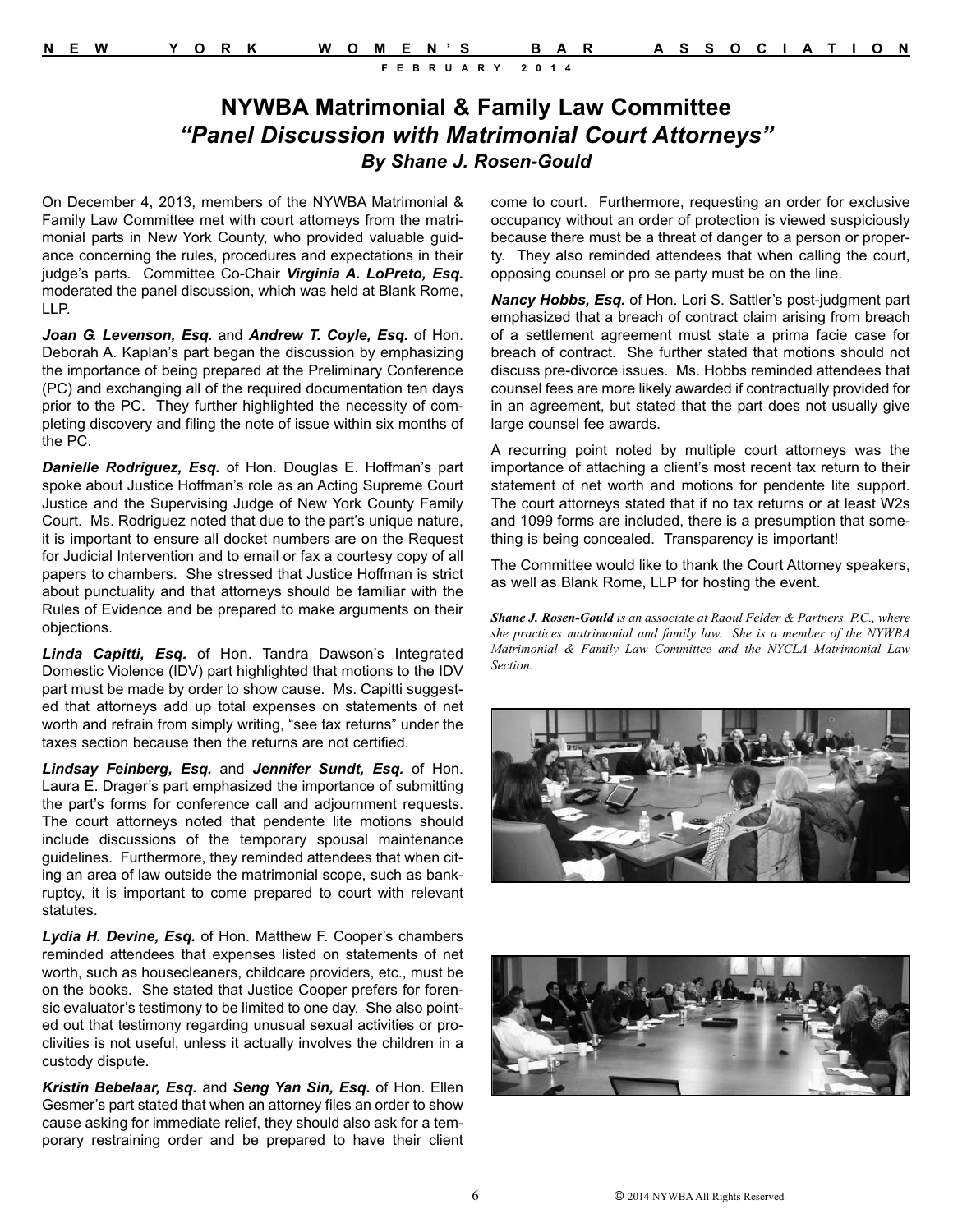### **Sanctuary for Families: Fighting Injustice In and Out of the Courtroom** *by Daksha Bhatia*

During the spring 2013 semester, I had the privilege of serving as a Foundation Fellow at the Sanctuary for Families Center for Battered Women's Legal Services (Sanctuary). Sanctuary offers a wide range of services to victims of domestic violence and their children, including direct representation, shelter services, and counseling. I worked on the Economic Justice/Matrimonial Project, and most of my time was spent working on divorce cases and post-judgment enforcement actions. I worked on contested divorces at various stages, as well as on an uncontested divorce (from the client's initial intake to the filing of her Summons with Notice).

I was prepared for some of the issues that arose out of divorce cases, like a batterer refusing to pay child support for example, but others took me by surprise. No two cases were the same, and I had the opportunity to research many interesting issues. I was thrilled (and also nervous) when my supervisor told me to take my research and turn it into the motion that would eventually be filed. Thankfully, her helpful feedback on my drafts allayed my nervousness.

One particularly memorable case was that of a client who was in the process of a custody dispute. Unfortunately, she had been pressured into having a religious divorce ceremony in another country during which an agent was appointed to represent her in lieu of her own appearance. She did not realize that this ceremony would include a custody determination, and the judgment from the religious court was in a foreign language. I was asked to find a company that would interpret the document promptly and send us a certified, notarized copy that we could attach to a motion requesting that the New York court not give this judgment full faith and credit. I contributed to the research for this motion. and the court ruled in our client's favor. I was overwhelmed with happiness and a sense of relief. When our client described how she had suddenly lost custody of her children through a document she could not even read, her devastation was clear. Helping women like her fight back and win is exactly why I was eager to intern at Sanctuary.

Aside from the rewarding professional experience, I also enjoyed the positive work environment in terms of the staff members' interactions with each other and with me. Everyone was friendly, supportive and always willing to answer any questions I had. I am grateful for the time I was able to spend at Sanctuary, and will miss the people and clients with whom I worked. This fellowship has taught me so much more than I could learn in a classroom, and I thank the New York Women's Bar Association Foundation for providing me this opportunity.

*Daksha Bhatia is a law student in her final year at Fordham University School of Law.* 

#### A D V E R T I S E M E N T



# When it comes to retirement accounts, sometimes less is more.

It's easy to lose perpective when you have multiple 401(k)s and IRAs. Consolidating your retirement accounts into an Ameriprise® IRA can help you manage your complete retirement picture — and build a personal plan tailored to vour retirement dreams.

Learn how you can put your confident retirement more within reach.

Our Advisors. Your Dreams. MORE WITHIN REACH®

| Call me today at (646) 964.9470 |  |
|---------------------------------|--|
|                                 |  |



Michael B. Salmon New York Women's Bar Association **Financial Advisor** 

|                | 122 E 42nd St<br>New York, NY 10168 |
|----------------|-------------------------------------|
|                | 646-964-9470                        |
| $ \mathbf{z} $ | michael.b.salmon@ampf.com           |
|                | www.ameripriseadvisors.co           |

/www.ameripriseadvisors.com michael.b.salmon

Ameriprise Financial Services, Inc. Member FINRA and SIPC. Ameriprise Financial cannot guarantee future financial results. @ 2012 Ameriprise Financial, Inc. All rights reserved.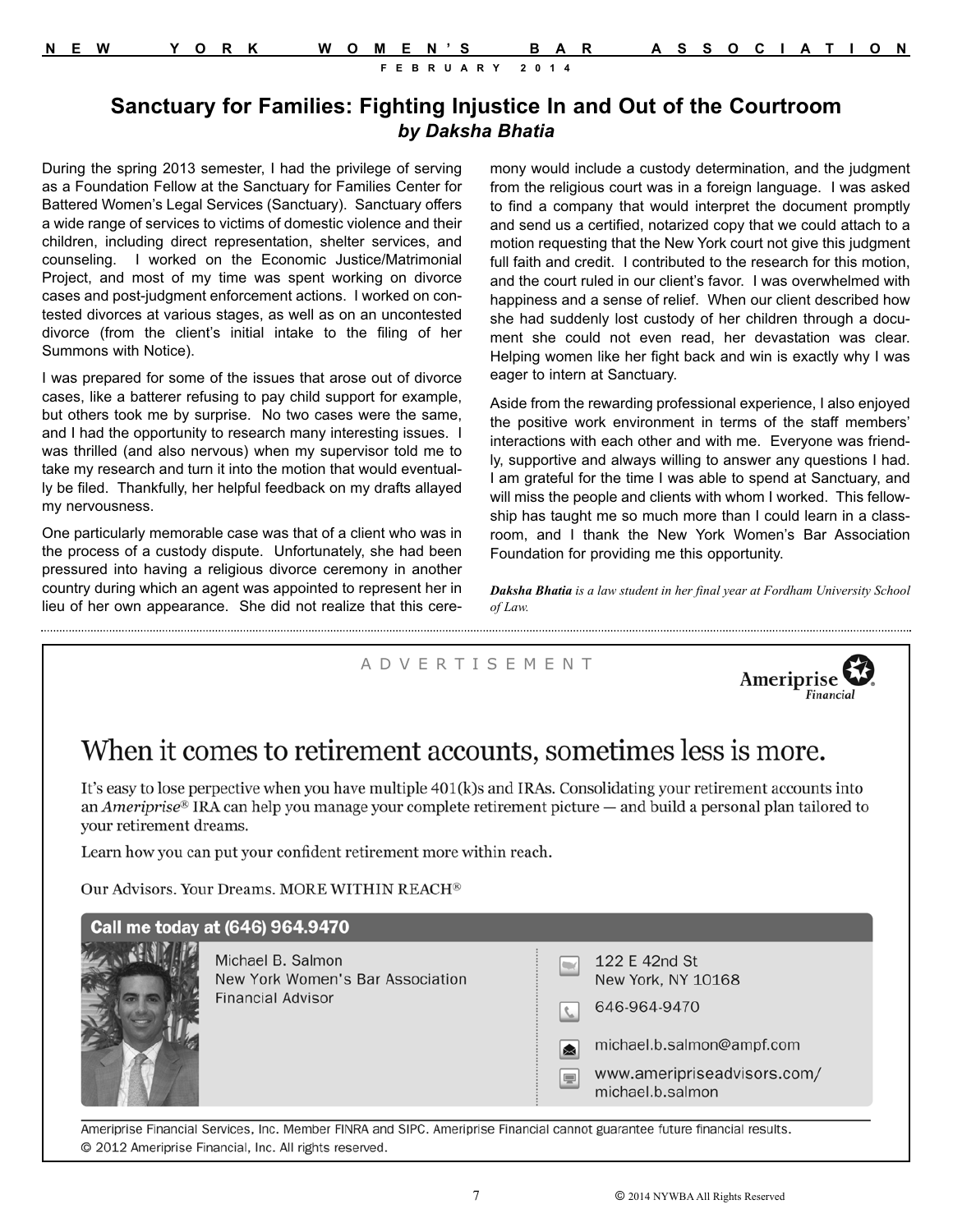# **Foundation Fellow Supports Victims of Domestic Violence While Interning at inMotion** *by Alpheus Anayo Mbah*

I was a recipient of the NYWBA Foundation grant for a Fellowship at inMotion Inc. during the spring of 2013. I had learned about inMotion at a NYU Public Interest Law Center job fair conducted for the LL.M. students during the fall of 2012. I am a native of Nigeria, and I have always been interested in protecting the rights of women and children. During the job fair, I learned that inMotion does amazing work to protect women and children who are victims of domestic violence. Immediately, I became interested in working with inMotion and contributing to their mission to provide *pro bono* legal services to these clients in the areas of family and matrimonial law and immigration law.

inMotion handles a variety of legal matters including contested and uncontested divorce, child and spousal support, order of protection, child custody and visitation, and immigration-based services (such as filing U-Visa Petitions and Self-Petitions under the Violence against Women Act). inMotion conducts training sessions throughout the year for its staff attorneys, as well as for its *pro bono* attorneys, fellows and volunteers.

While I have previously handled domestic relations matters, inMotion afforded me the opportunity to obtain an in-depth experience in these types of cases. My responsibilities included conducting legal research in divorce cases, preparing memoranda of law, drafting divorce papers, drafting VAWA Self Petitions and U-Visa Petitions, conducting telephone intakes and client interviews, attending client meetings, providing preliminary legal information to clients during the telephone intake and observing court proceedings with inMotion attorneys. I felt a great sense of satisfaction in conducting telephone intake calls, as they gave me the opportunity to directly assist clients in dire need of assistance.

Another significant aspect of my experience at inMotion was the legal research I conducted. My research focused on complex and novel areas of domestic relations law. For instance, I researched whether equitable estoppel can be invoked as a defense to denial of paternity in a child support proceeding, and when it is appropriate to substitute the evidence of a child with that of his/her attorney. This work rekindled my interest and curiosity in family and matrimonial law. I am confident that this experience will assist me in my legal career.

inMotion is a unique organization and deserves the support of and encouragement from individuals and organizations alike. My Fellowship also gave me insight into the workings of non-profit organizations and deepened my understanding of public interest law practice. Above all, it revealed to me the value and the need for attorney volunteers in New York State.

I will always value working with inMotion, and in particular I am grateful to my supervisors for their guidance, and for the constant support I received from the inMotion Intake Specialist. I would like to express my profound gratitude to the New York Women's Bar Association Foundation for giving me the opportunity to contribute to the rights of women and children and furthering my lifelong dream.

*Alpheus Anayo Mbah received her LL.M. in May 2013 at New York University School of Law.*

**CLE Program presented by NYWBA Elder Law & Disabilities Committee** *"Uniform Adult Guardianship Act – What Your Need to Know"*

#### *featuring*

# **Ron Fatoullah, Esq.**

*Elder Law & Estate Planning Attorney* 

Taking responsibility for another person's health and financial well-being is a serious commitment. Join us at this primer on the law concerning adult guardianships. *Ron Fatoullah*, who was instrumental in initiating the legislation from its inception, will provide an overview of the law and its application.

- **Date: Thursday, Feb. 27, 2014**
- **Time:** 6:15 to 7:30 p.m.
- **Place: Tarter Krinsky & Drogin LLP**, 1350 Broadway, NYC (btw 35th/36th Sts; host Amy Goldsmith)
- **CLE: 1.0 CLE Credits\*** *(Prof. Practice)*
- Free NYWBA/WBASNY Chapter Members\*\* **\$35** – Non-members\*\*\*
- **RSVP:** Email *ElderLawRSVP@nywba.org* with your name, contact info and membership status. *(Note: Priority will be given to member\*\* RSVPs.)*

\**CLE:* New York Women's Bar Association is a founding chapter of the Women's Bar Assn of the State of New York, an accredited CLE provider. Approval of CLE credit is pending in accordance with the requirements of the NYS CLE Board for the above-listed credit hours for established attorneys and as transitional credit hours for newly admitted attorneys.

\*\**Membership:* Members attend NYWBA CLE programs for FREE and receive registration priority. If you are not a current member, join or renew using our secure online membership form at *www.nywba.org/Membership*.

\*\*\**Financial Hardship Scholarships:* Full and partial scholarships based on financial need are available. For info on the guidelines and to apply, contact CLE Chair Amy. B. Goldsmith at *CLE@nywba.org* or 212-216-1135. All requests are confidential.

# *Mark Your Calendars!*

# **Reproductive Rights & Women's Health Committee Meetings**

The Reproductive Rights & Women's Health Committee meets the second Thursday of each month (Sept to June). The Committee's next meetings are scheduled for **Thursday, Feb. 13** and **Thursday,** March 13, both at 6:30 to 8:00 p.m. at Rottenstreich & Ettinger, 150 E. 58th St., 21st Fl., NYC.

All members & prospective members are welcome. RSVP to *ReproductiveRights@nywba.org.*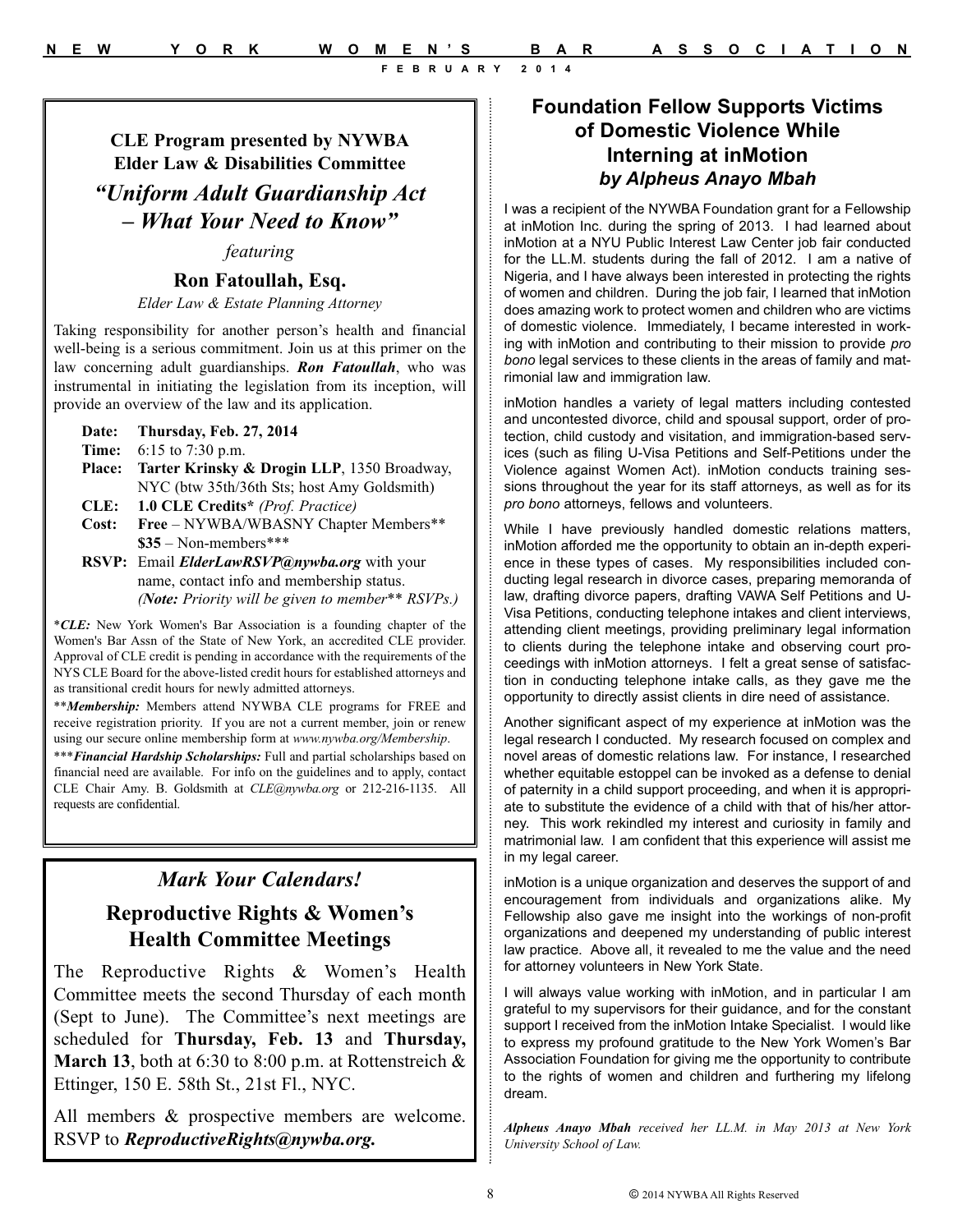# **The Stock Market Reaches New Highs – Now What?** *by Michael Salmon*

If you've had money invested in the stock market in 2013, you're most likely pleased with the results. It's rare that major stock indexes, like the benchmark Standard & Poor's 500, generate returns in excess of 20 percent in a single year, as they did in 2013. In fact, the S&P 500 reached a new all-time high, which is a major milestone.

Like many investors, you may be asking, can the upward ride that stock investors have enjoyed since 2009 continue? It's a question that nobody can answer with certainty. We know that over time, stock markets are unpredictable and do move up and down, sometimes in dramatic fashion. As an investor, you always need to be prepared for periodic market swings. Even more important than determining what's next for financial markets is to understand your own perspective as an investor.

*Questions to ask today* – Here are some of the key questions you should ask and issues you should consider as you think about what to do with your investments in 2014:

• *Now that the stock market has reached a new record, am I happy with how much I have invested in stocks?* During the severe market downturn in 2008, many investors took money out of stocks, and not all of that money came back. Have you been a participant in this market rally to the extent you would like to be? Whether the answer is yes or no, you may want to meet with a financial advisor to talk about the steps you can take to make investment decisions based on your financial goals and risk tolerance.

• *Should I consider selling my stock positions given the market's recent strong run?* This question is related to "timing" the market. Trying to choose the right time to buy or sell can be difficult, even for professionals who invest for a living. That said, because stocks have been performing well, you may want to consider rebalancing your investment portfolio as the recent surge could have increased the stock weighting of your overall portfolio. Stocks can be part of almost any asset allocation model, but how much and what type to own varies for everyone. The decision to make changes to your portfolio should be centered on your own needs, goals and risk tolerance. Think about your long-term goals and what you hope to accomplish before making any significant changes.

• *Couldn't a major economic or world event cause a big decline in the stock market?* This is always a concern for investors. Nobody can predict when the next market downturn will occur. By the same token, few predicted that the stock market would soar in 2013. Surprises can happen in either direction. This is why you need to maintain a well-diversified portfolio designed to help you achieve your long-term goals. Although diversification doesn't guarantee a gain or prevent a loss, it can help to mitigate the effects of volatility on a portfolio. Markets will move up and down over time, and on occasion, significant events may cause more dramatic shifts in stock prices. A long-term plan is important to help you achieve your ultimate goals.

• *How do I know what's the right move to make with my equity portfolio now?* There is no single right answer for every investor. You need to assess your personal circumstances – most notably the amount of time you have to keep your money invested before reaching specific goals and the degree of market fluctuation you can live with in your portfolio.

Making your decisions about the stock market based on what works for you in the long-term will make it easier to weather short-term concerns. It may be beneficial for you to consult with an investment professional to help you reach your financial goals.



**Michael Salmon** is a Senior Financial Advisor with Ameriprise Financial, specializing in Financial Planning, Investment Portfolio Management, Retirement Planning Strategies, Estate Planning Strategies, and Saving for Education. He is an active public speaker and financial columnist. He is

licensed and registered to conduct business in NY. Based on licenses and registrations he holds, he may also conduct business in MI, MA, OR, FL, PA, NM, NC, CA, RI, CT, KY, NJ, and LA. You can reach him at 646-964-9470 or *michael.b.salmon@ampf.com*.

Ameriprise Financial and its representatives do not provide tax or legal advice. Consult with your tax advisor or attorney regarding specific tax issues. Brokerage, investment and financial advisory services are made available through Ameriprise Financial Services, Inc. Member FINRA and SIPC.

© 2014 Ameriprise Financial, Inc. All rights reserved Reprinted with permission.

#### **Solo & Small Firm Practice Committee presents**

# *"Women & Money"*

Join Co-Chairs *Jocelyn L. Jacobson* and *Elisabeth Ames* as the Committee provides invaluable advice on helpful and practical tips for starting and growing a solo or small practice. Existing and prospective members\* are welcome. Don't forget to bring your business cards!

|       | Date: Thursday, Feb. 27, 2014                    |
|-------|--------------------------------------------------|
|       | <b>Time:</b> $8:30 A.M.$                         |
|       | Place: Reitler Kailas & Rosenblatt, LLC          |
|       | 885 3rd Ave., 20th Fl. (btw. 53rd/54th Sts), NYC |
| Cost: | Free                                             |
|       | RSVP: Email SSFrsvp@nywba.org with your name,    |
|       | contact info and membership status               |

\*If you are not a current member, join or renew using our secure online membership form at *www.nywba.org/Membership*.

# **NOTES ON MEMBERS**

Warm congratulations to member *Nicole I. Hyland* for being named a partner of Frankfurt Kurnit Klein & Selz, P.C. Ms. Hyland's practice focuses primarily on legal ethics, professional responsibility, and legal malpractice. She is Co-Chair of the NYWBA and WBASNY Ethics Committees, and she was recognized as a New York area "Rising Star" in the 2013 edition of *Super Lawyers*."

*Has something noteworthy happened to you or another member? Send your news to Newsletter@nywba.org.*

NYWBA wishes to acknowledge the generous gift from

#### *FOUNDER AND PAST PRESIDENT HON. FLORENCE PERLOW SHIENTAG (1908-2009)*

Her financial bequest has helped to underwrite the cost of this newsletter and several CLE programs mentioned herein.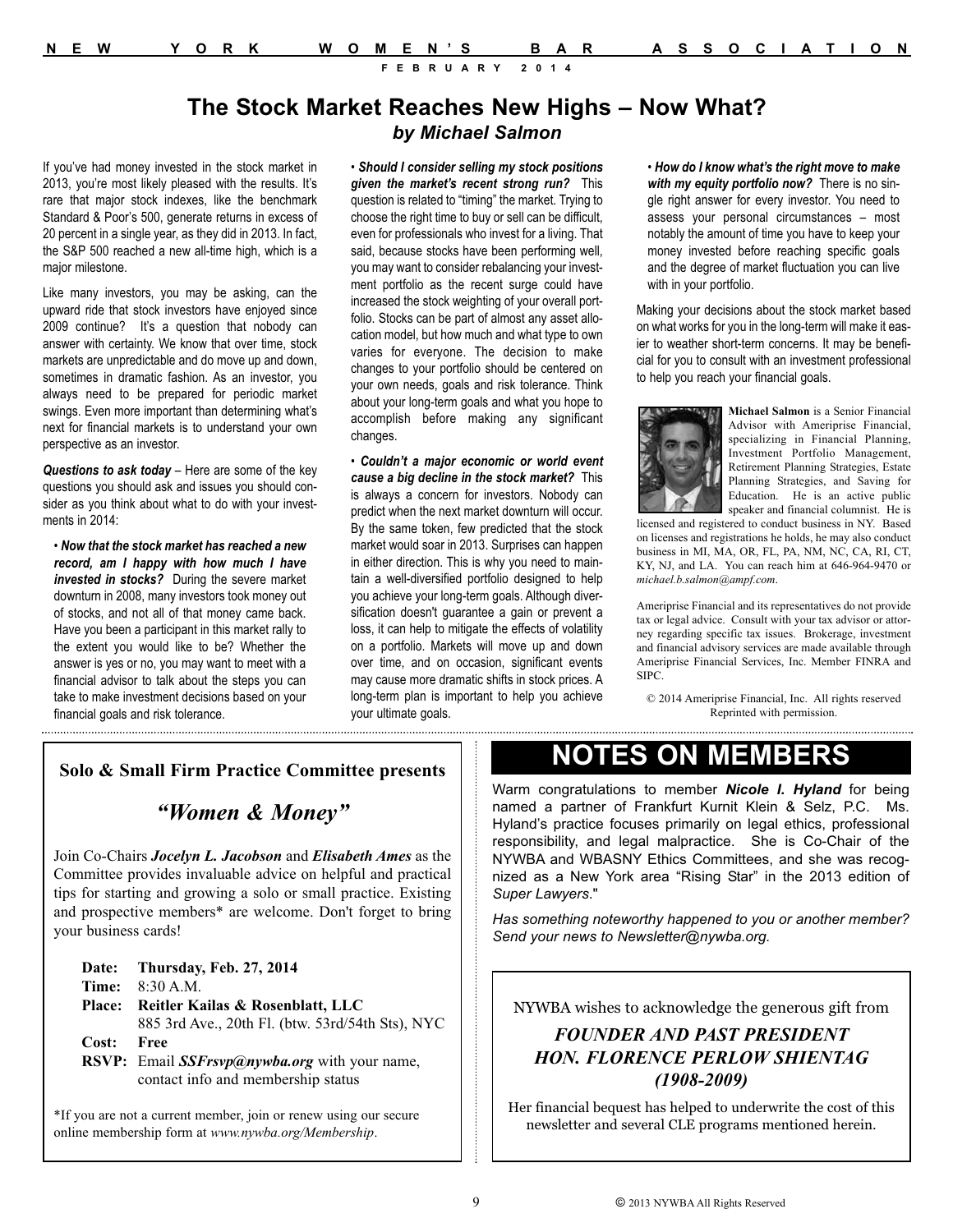# **DRI's Women in the Law Committee**

*proudly presents*

# *"Clients and Counsel: Partnering for Success"*

*featuring*

**Pamela B. Burke** *General Counsel, CRC Health Group Inc.*

**Jason R. Groves**

*Executive Vice President, Medifast Inc.*

#### **Jaime Myers**

*Corporate, Litigation & Public Policy Counsel, Caterpillar Inc.*

#### **Patricia E. Ratner**

*Managing Attorney, Electric Insurance Company* 

This seminar will help in-house and outside counsel partner with their clients and counsel. It will demonstrate advanced negotiation and mediation techniques and provide perspectives on valuing cases and developing winning strategies. It will also teach attendees ways to develop a personal brand to advance their careers. This seminar features distinguished faculty from around the country, including an Arizona Supreme Court Justice, inhouse counsel from some of the most recognized companies in America, experienced trial lawyers, and nationally prominent litigation consultants.

| Date:     | Feb. 5-7, 2014                                   |  |
|-----------|--------------------------------------------------|--|
| Location: | Firesky Resort, Scottsdale, Arizona              |  |
| Cost:     | $$985 - Non-member of DRI$                       |  |
|           | $$755 - DRI$ Members                             |  |
|           | \$500 – DRI Members in Government                |  |
|           | <b>Free</b> – DRI Members who are In-House       |  |
|           | Counsel or Corp./Ins. Claims Executives          |  |
|           | (This event is presented by DRI, not NYWBA,      |  |
|           | so our "free CLE" program does not apply.)       |  |
| RSVP:     | For more information and to RSVP, visit          |  |
|           | http://www.dri.org/Event/20140208                |  |
| Note:     | Advanced registration by mail closes             |  |
|           | $1/17/14$ ; online registration closes $1/31/14$ |  |



# **Matrimonial and Family Law Committee** *presents "Post Judgment Blues"*

Join us for this bird's eye look at that happens to spouses after they have resolved their divorce and related issues, but somehow end up back in court. Why? How does it happen? Does it ever end? If you have to be there, is there a right or wrong way? These and other pertinent questions will be answered and addressed by our distinguished post-judgment jurists:

#### *Hon. Lori S. Sattler Hon. Matthew F. Cooper*

**Date: Wednesday, Feb. 5, 2014 Time:** 6:00 p.m. *(no one will be admitted after 6:30 p.m.)* **Place: Blank Rome, LLP**, The Chrysler Building 405 Lexington Ave., NYC (at 42nd St.) **Cost: Free** – NYWBA/WBASNY Chapter Members\* **RSVP:** Email *MFrsvp@nywba.org* with your name, contact info and membership status.\*

*(Note: Committee programs often sell out; be sure to register early.)*

*\* Note: Due to space limitations, advance registration is required, and ONLY current members will be admitted (so if you haven't renewed your membership 2013-2014, do so before the meeting using our secure online membership form at* www.nywba.org/Membership*.)* 

#### **Programs & Events Committee** *presents*

# *"A Night at the Opera: 'Die Fledermaus' at the Met"*

Strauss's sparkling comedy returns in a glittering new English language production from director Jeremy Sams (The Enchanted Island) and Tony Award nominated playwright Douglas Carter Beane (Rodgers and Hammerstein's Cinderella). This hilarious evening of mistaken identity and romantic mischief, set around a glamorous New Year's Eve ball in turn of the century Vienna, stars Broadway favorites Paulo Szot (South Pacific), Danny Burstein (Follies) and Betsy Wolfe (The Mystery of Edwin Drood) alongside a cast of opera's brightest stars. Plus, every ticket comes with a glass of champagne or non-alcoholic beverage of your choice.

| Date:         | Tuesday, Feb. 11, 2014                                   |
|---------------|----------------------------------------------------------|
| Time:         | $7:00$ p.m. – Meet in Lobby for Ticket Distribution      |
|               | $7:30$ p.m. – Performance                                |
| <b>Place:</b> | Metropolitan Opera House at Lincoln Center,              |
|               | NYC (Broadway at 63rd St.)                               |
| Cost:         | \$50 per ticket                                          |
| <b>RSVP:</b>  | Email <i>Events@nywba.org</i> with your name, contact    |
|               | info and membership status, and send payment(s)          |
|               | by check to New York Women's Bar Association,            |
|               | 132 East 43rd Street, #716, The Chrysler Building,       |
|               | New York, New York 10017-4019                            |
| Note:         | Tickets are limited and are 'first come / first served', |
|               | so RSVP and send your check today!                       |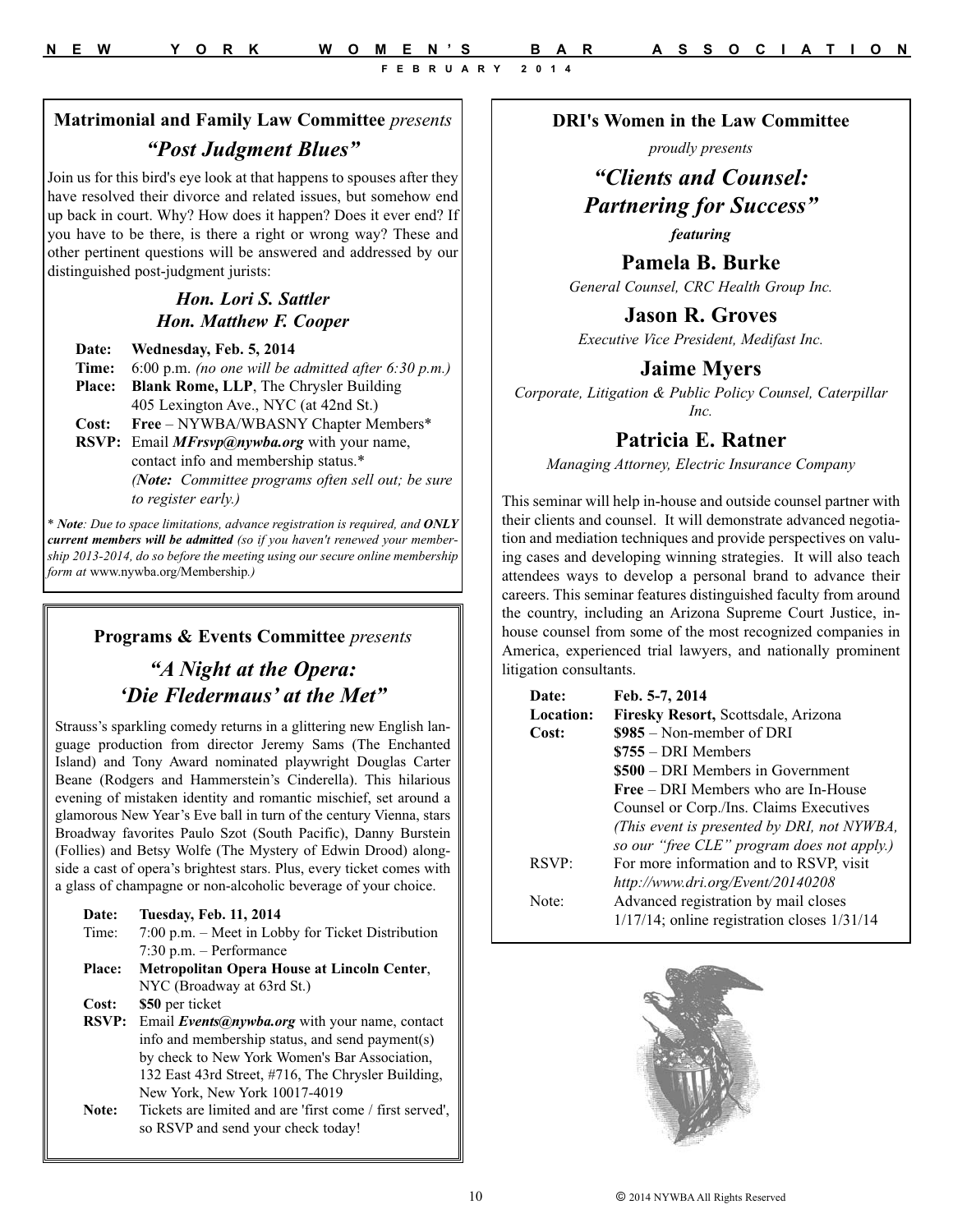**N E W Y O R K W O M E N'S B A R A S S O C I A T I O N FEBRUARY 2014** A D V E R T I S E M E N T**SOLARIA RIVERDALE OFFERS LU** URY HOUSING SUITABLE FOR NYWBA MEMBERS



11 © 2014 NYWBA All Rights Reserved